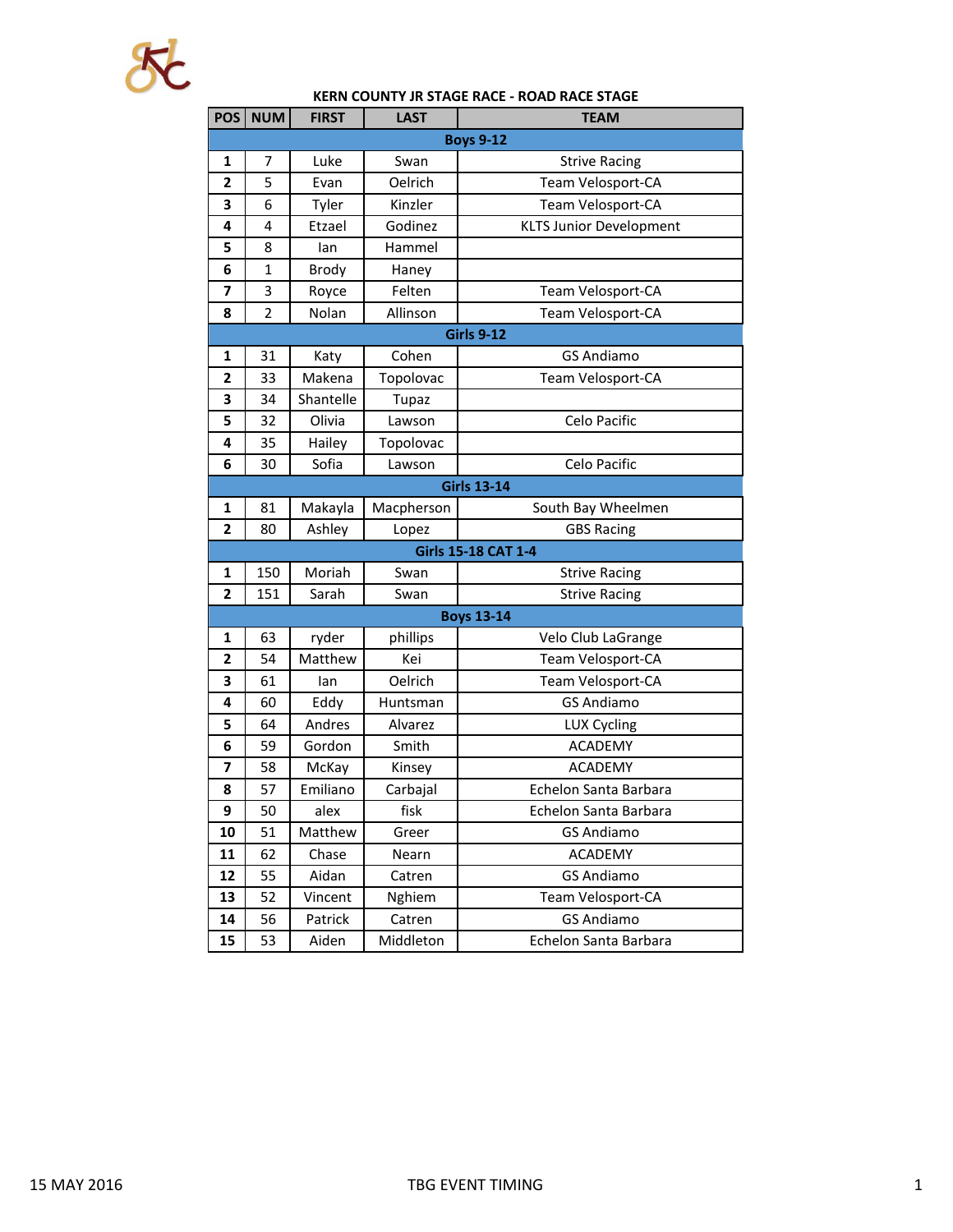

## **KERN COUNTY JR STAGE RACE - ROAD RACE STAGE**

| POS                       | <b>NUM</b> | <b>FIRST</b>   | LAST       | <b>TEAM</b>                    |  |  |  |
|---------------------------|------------|----------------|------------|--------------------------------|--|--|--|
| <b>Boys 15-18 CAT 4/5</b> |            |                |            |                                |  |  |  |
| $\mathbf{1}$              | 282        | Ezequiel       | Perez      |                                |  |  |  |
| 2                         | 277        | <b>Brandon</b> | Cox        | <b>LUX Cycling</b>             |  |  |  |
| 3                         | 278        | Ari            | Elkins     | Velo Club LaGrange             |  |  |  |
| 4                         | 279        | Lucio          | Rivas      | Team Velosport-CA              |  |  |  |
| 5                         | 266        | Kieran         | Hook       | Echelon Santa Barbara          |  |  |  |
| 6                         | 273        | Caleb          | Classen    | Team Velosport-CA              |  |  |  |
| $\overline{\mathbf{z}}$   | 274        | Daniel         | Kim        | Team Velosport-CA              |  |  |  |
| 8                         | 261        | Case           | Regan      | Echelon Santa Barbara          |  |  |  |
| 9                         | 283        | Sebastian      | Rodriguez  |                                |  |  |  |
| 10                        | 276        | Julian         | Rosenbloom | Velo Club LaGrange             |  |  |  |
| 11                        | 270        | Nylsen         | Escajeda   | Southern California Velo       |  |  |  |
| 12                        | 280        | Jovani         | Rojo       |                                |  |  |  |
| 13                        | 267        | Garrison       | Mejia      | Southern California Velo       |  |  |  |
| 14                        | 275        | Marc           | Leon       | Southern California Velo       |  |  |  |
| 15                        | 272        | Gabriel        | De Ocampo  | Swami s Cycling Club           |  |  |  |
| 16                        | 268        | nathan         | wilson     | Team Velosport-CA              |  |  |  |
| 17                        | 262        | Ian            | Chavez     | Southern California Velo       |  |  |  |
| 18                        | 264        | Jake           | Hammel     |                                |  |  |  |
| 19                        | 265        | Martin         | Escamilla  | iCAN Junior Cycling Team       |  |  |  |
| 20                        | 269        | Devin          | Wilson     | <b>GS Andiamo</b>              |  |  |  |
| 21                        | 281        | Gustavo        | Raygoza    | Scupio                         |  |  |  |
| 22                        | 260        | Justin         | Chi        | Southern California Velo       |  |  |  |
| 23                        | 263        | Nicholas       | McKenna    | Team Velosport-CA              |  |  |  |
| 24                        | 271        | Kellan         | Moore      | Southern California Velo       |  |  |  |
|                           |            |                |            | <b>Boys 17-18 CAT 1-3</b>      |  |  |  |
| 1                         | 207        | Jules          | Gilliam    | <b>Team Specialized Racing</b> |  |  |  |
| 2                         | 203        | Ruben          | Saatjian   | Echelon Santa Barbara          |  |  |  |
| 3                         | 202        | Cesar          | Reyes      | Team Velosport-CA              |  |  |  |
| 4                         | 206        | Noah           | Schlooser  | <b>LUX Cycling</b>             |  |  |  |
| 5                         | 204        | Parker         | Rous       | <b>Team Swift</b>              |  |  |  |
| 6                         | 208        | Camden         | Vodicka    | LUX Cycling                    |  |  |  |
| 7                         | 205        | Kevin          | Hernandez  | <b>LUX Cycling</b>             |  |  |  |
| 8                         | 201        | Christian      | Molina     | Team Velosport-CA              |  |  |  |
| 9                         | 200        | Trevor         | Goodman    | Team Velosport-CA              |  |  |  |
| 10                        | 284        | Matthew        | Park       | Team Velosport-CA              |  |  |  |
| 11                        | 209        | Bo             | Knickman   | <b>LUX Cycling</b>             |  |  |  |